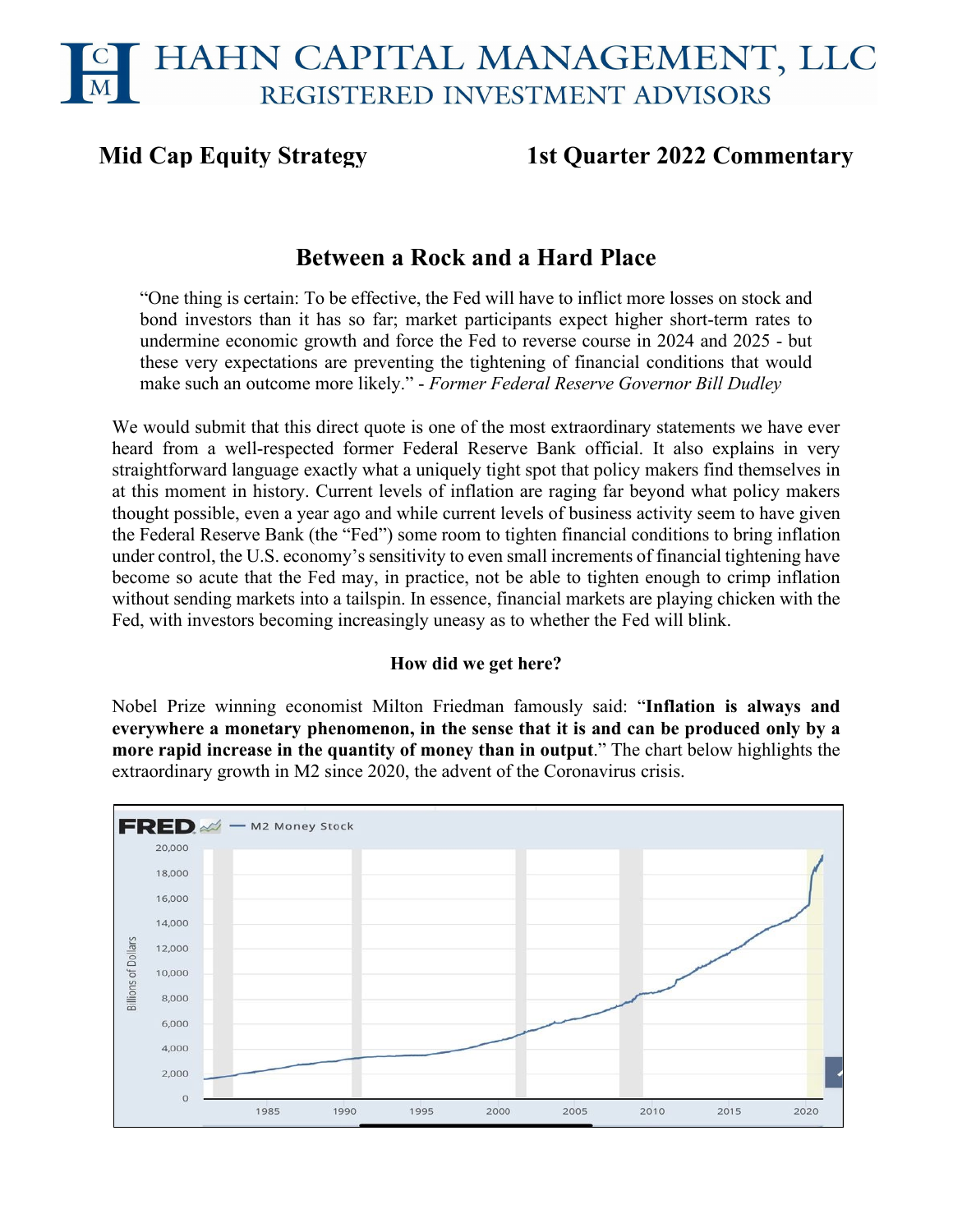In addition to the Fed's money printing largesse, the U.S. government has spent an additional \$4.57 trillion across 44 U.S. agencies in Coronavirus relief since March of 2020. In addition, geopolitical stability has begun to unravel as well, culminating in the invasion of Ukraine, a nation of 44 million, by a manifest destiny-driven Russia. This has put at a new security premium on many different commodity markets, most prominently energy but important agricultural inputs from ammonia, potash, corn, soybeans and various precious metals and other rare earth elements. The broad effect of these price changes in commodities have yet to be felt by most economies as they must work their way through global economies and yet inflation is already spiking dramatically higher early in 2022. The chart below illustrates the percentage change in CPI year-over-year since April 2016



Source: Bloomberg

# **"Inflation is as violent as a mugger, as frightening as an armed robber and as deadly as a hit man."** *Ronald Reagan*

# **Inflation Expectations Rocket Higher**

Indeed, the average consumer is feeling as though they've been mugged as real incomes have turned negative, which may relieve some of the inflationary pressures on the economy as consumers cut back on discretionary items to pay their significantly higher bills for food, transportation, housing and other essentials. This will also lead, however, to increased pressure on wages, which may explain why 12-month forward inflation expectations are also rapidly rising. The so-called wage-price spiral has not been a part of the U.S lexicon for several generations and U.S. employers will come under significant pressure to increase wages for the vast majority of their workers just to help them maintain living standards that existed only two years ago. The following chart shows the increase in annualized inflation expectations one year from now; the ascent is striking.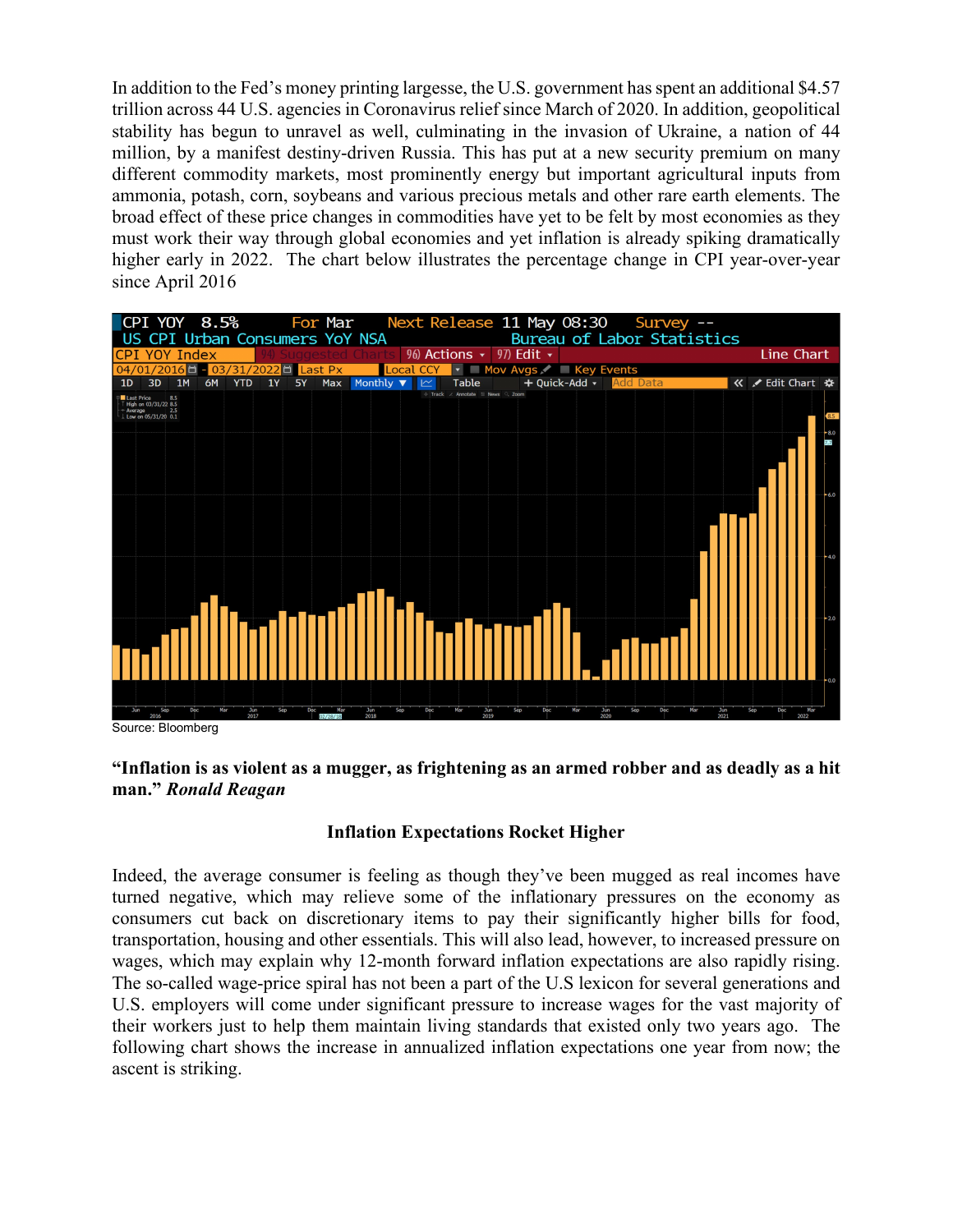

With the spectacular growth in both liquidity (M2) and outright financial largesse (fiscal stimulus), a reasonable observer might question why economic output has not skyrocketed, after all real GDP growth is barely back on trend after the precipitous decline due to the Coronavirus related economic disruption of 2020? The following chart shows Real GDP, the Coronavirus related plunge, and the recovery since then.



The answer brings us back to Bill Dudley and his shockingly candid statement about the quandary that the FED finds itself in today. Where did all the money go, if not moving through the real economy? The answer is, the financial asset economy. We have waxed on rather repetitively about valuations in technology equities, the explosion in cryptocurrency-related assets and other areas where speculation seems to have become untethered to any possible economic reality. The following chart, however, puts the overall situation in deeper relief, and, unfortunately, puts the Fed, the federal government and policy makers in general in a very poor light.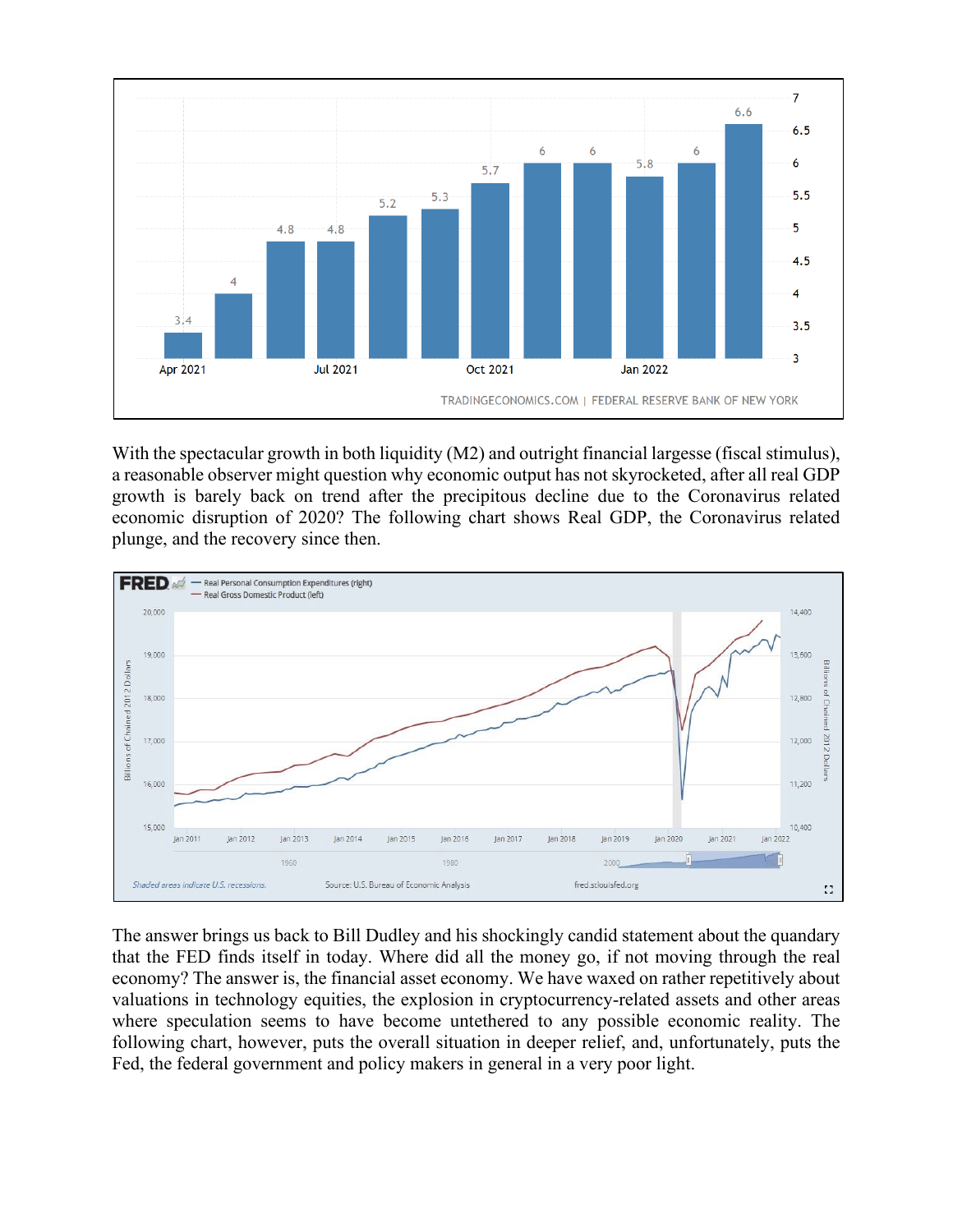

Is it possible that the combination of exploding money supply and nearly \$5 trillion of direct spending into the economy would result in only trendline GDP growth? The chart above tells the true story (albeit a gross simplification of that story). A great deal of the excess liquidity that has been pumped into the economy has found its way into financial assets both in the U.S. and abroad. It is in this way that asset markets have become the tail that wags the dog, in a very meaningful way. This chart is what Bill Dudley is worried about: How does the Fed tighten financial conditions in a way that defeats the worst inflation in several generations without cratering the very financial assets that their previous policies helped to inflate in the first place? The financial world will be watching their every move as usual; however, in the current environment, the stakes are once again extremely high.



Source: Bloomberg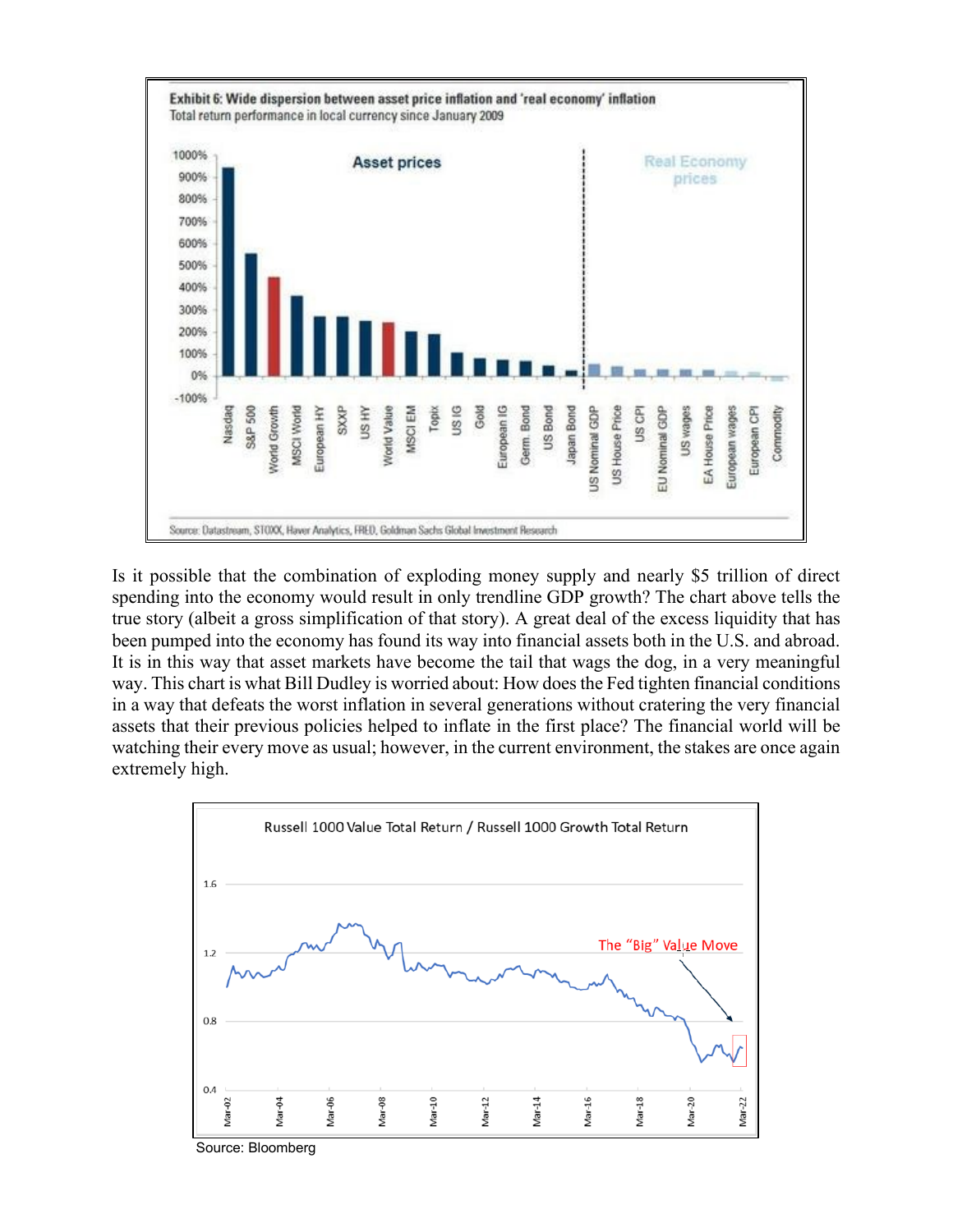### **Quarterly Performance**

Our 1st Quarter 2022 return for the Hahn Capital Management Mid-Cap Value Composite was -9.20% gross of fees. For the quarter, we underperformed our primary benchmark, the Russell Mid-Cap Value Index, by 7.38 percentage points. The underperformance was split almost equally between stock selection and sector selection. Our absence of exposure in Energy, Consumer Staples and Utilities were the main cause of sector selection underperformance, particularly Energy, which dramatically outperformed all other sectors during the quarter. The most significant relative performers during the quarter were Virtu (VIRT), Euronet Worldwide (EEFT), Jacobs (J), and Becton Dickinson (BDX) while the most significant underperformers were Black Knight (BKI), Keysight Technologies (KEYS), First Republic (FRC), and CBRE Group (CBG).

## **Hahn Capital Quarterly Performance Attribution – 1Q 2022**

| <b>LINKED PERFORMANCE BY SECTORS</b>                                                                                                                                         |                                                                                            |          |          |           |           |           |               |               |              |              |              |  |  |
|------------------------------------------------------------------------------------------------------------------------------------------------------------------------------|--------------------------------------------------------------------------------------------|----------|----------|-----------|-----------|-----------|---------------|---------------|--------------|--------------|--------------|--|--|
| <b>BENCHMARK: Russell Midcap Value Index</b>                                                                                                                                 |                                                                                            |          |          |           |           |           |               |               |              |              |              |  |  |
| <b>PORTFOLIO: Model Account</b>                                                                                                                                              |                                                                                            |          |          |           |           |           |               |               |              |              |              |  |  |
| <b>PORT</b><br><b>BENCH</b><br><b>DIFF</b><br><b>PORT</b><br><b>BENCH</b><br><b>DIFF</b><br><b>SECTOR</b><br><b>STOCK</b><br><b>ACTIVE</b><br><b>PASSIVE</b><br><b>TOTAL</b> |                                                                                            |          |          |           |           |           |               |               |              |              |              |  |  |
| <b>GICS Sector</b>                                                                                                                                                           | Weight                                                                                     | Weight   | Weight   | Return    | Return    | Return    | <b>SELECT</b> | <b>SELECT</b> | <b>CONTR</b> | <b>CONTR</b> | <b>CONTR</b> |  |  |
| Financials                                                                                                                                                                   | 21.80%                                                                                     | 16.94%   | 4.87%    | $-1.68%$  | $-2.46%$  | 0.79%     | $-0.09%$      | 0.17%         | 0.08%        | $0.00\%$     | 0.08%        |  |  |
| <b>Information Technology</b>                                                                                                                                                | 17.86%                                                                                     | 9.66%    | 8.20%    | $-17.10%$ | $-9.46%$  | $-7.64%$  | $-0.65%$      | $-1.44%$      | $-2.09%$     | 0.00%        | $-2.09%$     |  |  |
| <b>Real Estate</b>                                                                                                                                                           | 17.72%                                                                                     | 11.45%   | 6.27%    | $-11.41%$ | $-3.55%$  | $-7.86%$  | $-0.11%$      | $-1.45%$      | $-1.56%$     | $0.00\%$     | $-1.56%$     |  |  |
| Industrials                                                                                                                                                                  | 13.49%                                                                                     | 14.72%   | $-1.23%$ | $-3.43%$  | $-8.50%$  | 5.07%     | 0.12%         | 0.69%         | 0.81%        | 0.00%        | 0.81%        |  |  |
| <b>Health Care</b>                                                                                                                                                           | 11.64%                                                                                     | 7.76%    | 3.87%    | $-10.93%$ | $-4.88%$  | $-6.05%$  | $-0.12%$      | $-0.75%$      | $-0.87%$     | 0.00%        | $-0.87%$     |  |  |
| <b>Consumer Discretionary</b>                                                                                                                                                | 8.48%                                                                                      | 9.93%    | $-1.45%$ | $-21.61%$ | $-12.89%$ | $-8.72%$  | 0.15%         | $-0.82%$      | $-0.67%$     | 0.00%        | $-0.67%$     |  |  |
| <b>Materials</b>                                                                                                                                                             | 2.63%                                                                                      | 7.72%    | $-5.09%$ | $-5.21%$  | 5.63%     | $-10.84%$ | $-0.35%$      | $-0.25%$      | $-0.60%$     | 0.00%        | $-0.60%$     |  |  |
| <b>Communication Services</b>                                                                                                                                                | 1.69%                                                                                      | 3.56%    | $-1.87%$ | 10.44%    | $-1.07%$  | 11.51%    | $-0.01%$      | 0.19%         | 0.18%        | $-0.01%$     | 0.17%        |  |  |
| <b>Energy</b>                                                                                                                                                                | 0.00%                                                                                      | 6.39%    | $-6.39%$ | 0.00%     | 40.98%    | -40.98%   | $-2.06%$      | 0.00%         | $-2.06%$     | $0.00\%$     | $-2.06%$     |  |  |
| <b>Consumer Staples</b>                                                                                                                                                      | 0.00%                                                                                      | 4.59%    | $-4.59%$ | $0.00\%$  | 7.67%     | $-7.67%$  | $-0.38%$      | 0.00%         | $-0.38%$     | $0.00\%$     | $-0.38%$     |  |  |
| <b>Utilities</b>                                                                                                                                                             | 0.00%                                                                                      | 7.28%    | -7.28%   | $0.00\%$  | 3.77%     | $-3.77\%$ | $-0.36%$      | 0.00%         | $-0.36%$     | $0.00\%$     | $-0.36%$     |  |  |
| Cash                                                                                                                                                                         | 4.69%                                                                                      | $0.00\%$ | 4.69%    | 0.04%     | $0.00\%$  | 0.04%     | 0.03%         | $0.00\%$      | 0.03%        | 0.00%        | 0.03%        |  |  |
| <b>Total Portfolio</b>                                                                                                                                                       | $-9.33%$<br>$-1.82%$<br>$-7.51%$<br>$-3.84%$<br>$-3.67%$<br>$-7.51%$<br>0.00%<br>$-7.51\%$ |          |          |           |           |           |               |               |              |              |              |  |  |

**Relative Performance by Stock – Quarter Ended March 31, 2022**

|                          | Quarter Ended 03/31/2022 - Portfolio vs Russell Midcap Value Index |       |  |                             |                          |  |                                  |       |  |                            |          |  |  |
|--------------------------|--------------------------------------------------------------------|-------|--|-----------------------------|--------------------------|--|----------------------------------|-------|--|----------------------------|----------|--|--|
| <b>Top Four Holdings</b> |                                                                    |       |  | <b>Bottom Four Holdings</b> |                          |  | <b>Top Four Sectors</b>          |       |  | <b>Bottom Four Sectors</b> |          |  |  |
|                          | <b>Total Attribution</b>                                           |       |  | <b>Total Attribution</b>    | <b>Total Attribution</b> |  |                                  |       |  | <b>Total Attribution</b>   |          |  |  |
|                          | 1 VIRTU FINANCIAL INC-CLASS A                                      | 1.04% |  | <b>1 BLACK KNIGHT INC</b>   | $-0.85%$                 |  | 1 Industrials                    | 0.81% |  | 1 Information Technology   | $-2.09%$ |  |  |
|                          | 2 EURONET WORLDWIDE INC                                            | 0.64% |  | 2 KEYSIGHT TECHNOLOGIES IN  | $-0.64%$                 |  | 2 Communication Services   0.17% |       |  | 2 Energy                   | $-2.06%$ |  |  |
|                          | 3 JACOBS ENGINEERING GROUP INC                                     | 0.31% |  | 3 FIRST REPUBLIC BANK/CA    | $-0.50%$                 |  | 3 Financials                     | 0.08% |  | 3 Real Estate              | $-1.56%$ |  |  |
|                          | 4 BECTON DICKINSON AND CO                                          | 0.29% |  | 4 CBREGROUP INC-A           | $-0.49%$                 |  | 4 Not Classified                 | 0.03% |  | 4 Health Care              | $-0.87%$ |  |  |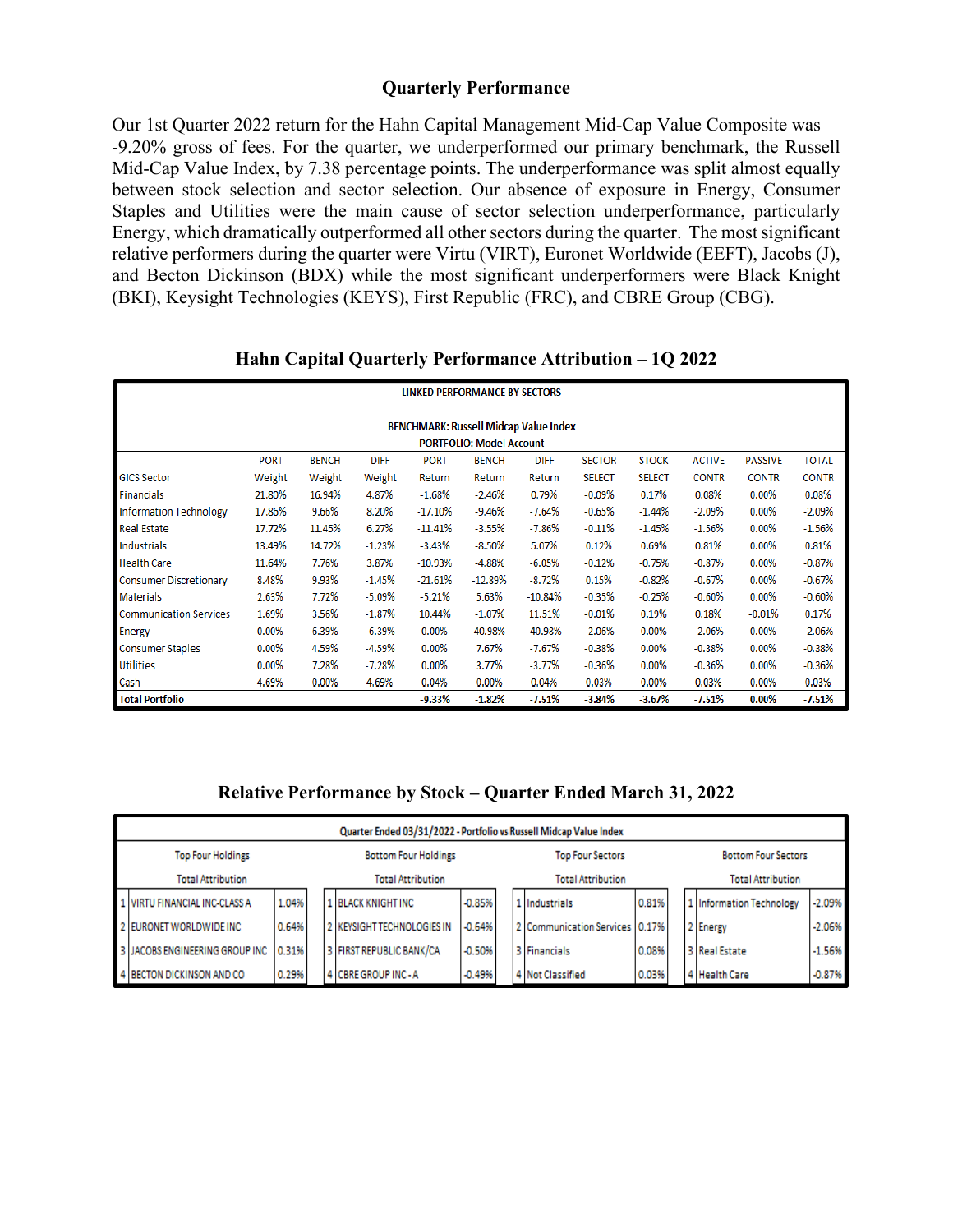#### **HCM MID-CAP VALUE COMPOSITE PERFORMANCE HISTORY**

| % Annualized<br><b>Returns</b><br>As of 12/31/2021 | <b>10 2022</b> | 1 Year | <b>3 Years</b> | <b>5 Years</b> | <b>7 Years</b> | <b>10 Years</b> | <b>Since</b><br><b>Inception</b><br>$06 - 30 - 88$ |
|----------------------------------------------------|----------------|--------|----------------|----------------|----------------|-----------------|----------------------------------------------------|
| <b>HCM Gross</b><br>of Fees                        | $-9.20\%$      | 7.24%  | 13.42%         | 11.86%         | 9.66%          | 11.53%          | 13.91%                                             |
| <b>HCM Net</b><br>of Fees                          | $-9.45\%$      | 6.18%  | 12.31%         | 10.77%         | 8.58%          | 10.44%          | 12.83%                                             |
| <b>Russell Mid Cap</b><br><b>Value Index</b>       | $-1.82\%$      | 11.46% | 13.69%         | 9.99%          | 9.30%          | 12.01%          | 11.57%                                             |
| <b>Russell Mid Cap</b><br><b>Index</b>             | $-5.68\%$      | 6.92%  | 14.89%         | 12.62%         | 10.68%         | 12.85%          | 11.70%                                             |

[Link to: HCM Performance Disclosures](https://img1.wsimg.com/blobby/go/c17b70fa-11ea-4e3b-9a08-77e0dd611618/downloads/Hahn_Performance_Disclosure.pdf?ver=1618420639591)

# **PORTFOLIO ACTIVITY**

#### **New Positions**

There were no new positions added during the quarter.

#### **Positions Increased**

There were no positions increased during the quarter.

#### **Positions Reduced**

There were no positions reduced during the quarter

#### **Positions Sold**

There were no Positions sold during the quarter

#### **Outlook**

The investing backdrop is mired in uncertainty. Just as the global economy is looking to emerge from pandemic malaise, a callous war has applied new pressures to a global system that was looking to normalize interest rates and process the effects of the highest inflation seen in decades. Intraday market volatility has been dramatic and stock selling has become indiscriminate, as is often the case in big market swings. We believe this has opened attractive entry points, particularly into some growth(ier) stocks that have been punished beyond what their fundamentals would imply. The prevailing backdrop highlights the importance of building resilience into portfolios. We believe this is best achieved through diversification and a focus on quality — particularly stocks of companies with strong balance sheets and healthy free cash flow characteristics.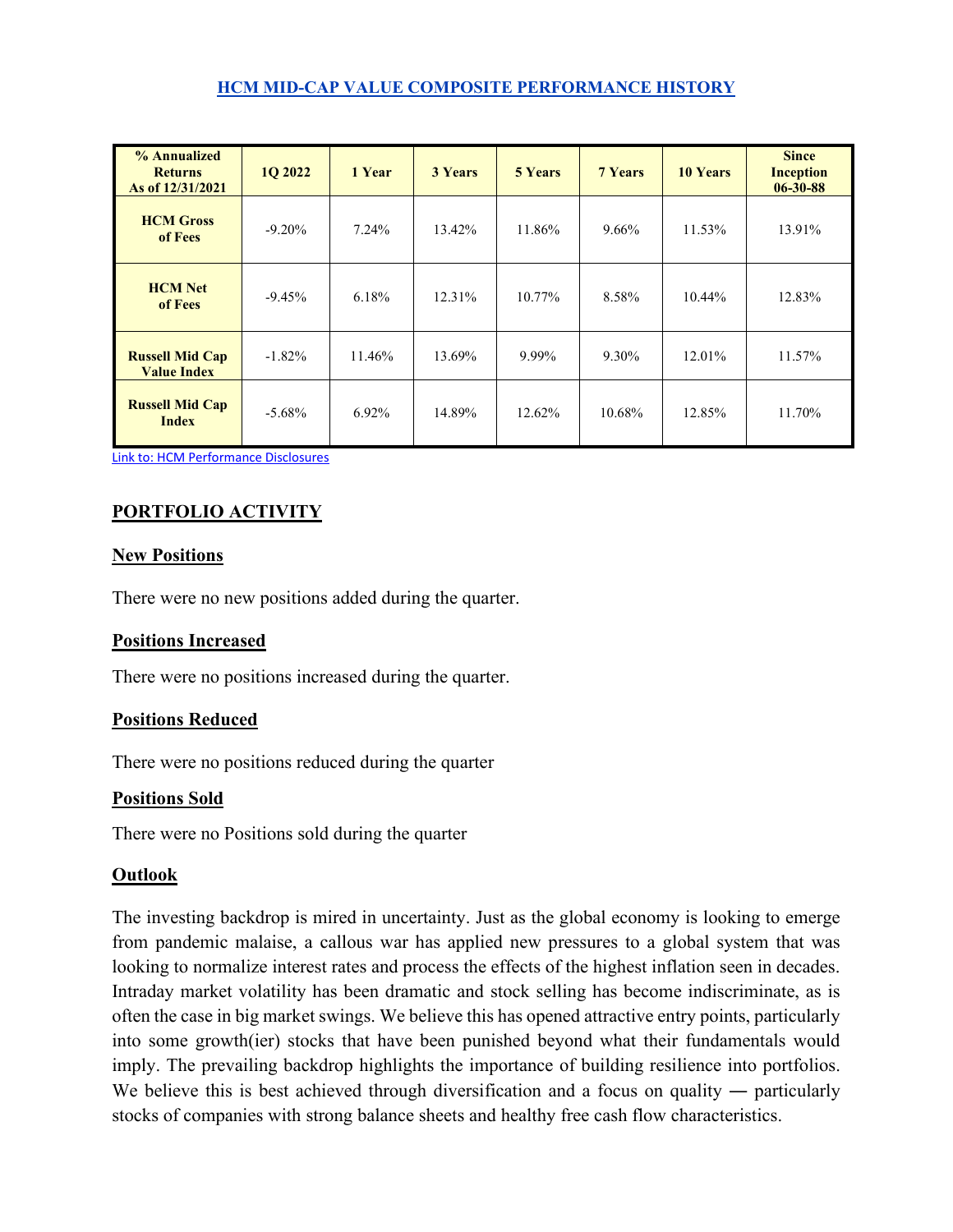We see stock selection becoming more important as companies navigate higher inflation and rates with varying degrees of agility. Stock dispersion, a measure of the potential risk/return outcomes for individual stocks, already sits well above its average since the GFC, as shown in the chart below.



**U.S. Stock Dispersion, 2009-2022**

Source: Blackrock

Higher inflation than the roughly 2% we knew before the pandemic will challenge companies' cost structures. Investors must discern which companies are most impacted by rising costs, and which have the pricing power to pass those higher costs through to customers / consumers and maintain their profit margins. From there, the question is how much of this is (or is not) reflected in stock prices.

As part of our analysis, we look for companies with unique products or services, durable cost advantages, or that operate in consolidated and rationale industry structures. We think businesses selling labor-saving equipment and technology will benefit as companies seek to offset higher wages. Software solutions and some industrial equipment are two potential beneficiaries.

Inflation has implications for both the overall level of the market and for market internals, particularly the value versus growth debate. Value stocks have dominated so far this year as rising rates weighed on growth stocks. Growth stocks are considered long duration because their cash flows are realized further into the future. Higher rates drag on the present value of these future cash flows. Value stocks, meanwhile, are shorter duration with cash flows that are front-end loaded; capital is returned to shareholders earlier in the investment lifecycle. The period of extremely low interest rates was very good for growth stocks — and very challenging for value investors. The road ahead is likely to be different, restoring some of the appeal of a value strategy.